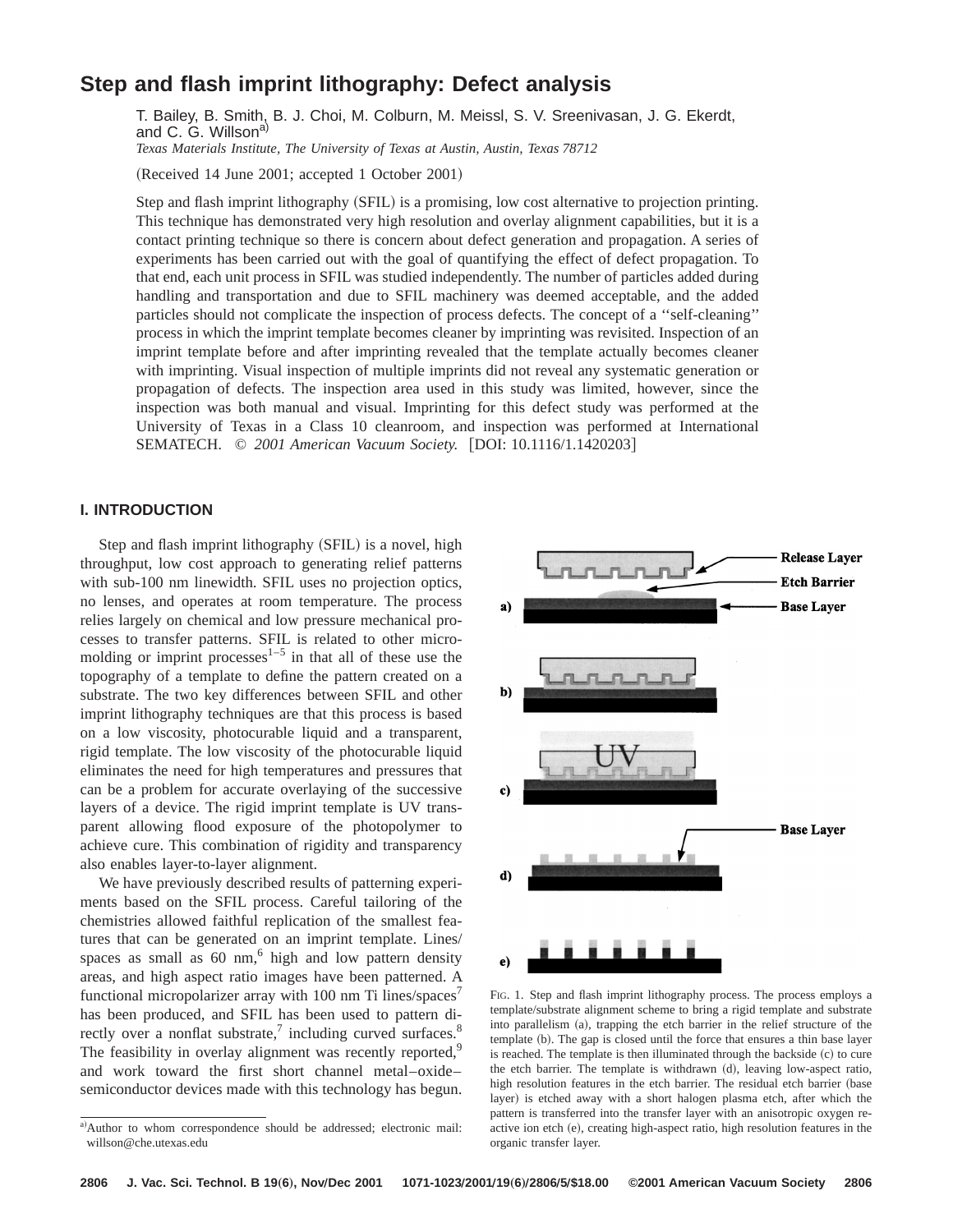

FIG. 2. Three hypotheses for defect generation and propagation. Perfect imprints (a) yield no defects and perfect pattern transfer. Defect generation without propagation (b) yields a random appearance of defects, which may be tolerable in very low numbers. Generation and propagation of defects  $(c)$ yields a case where the imprint template becomes dirtier over time and would result in a geometric rise in defects with time.

As with any next generation lithography (NGL) being considered, the manufacturability of SFIL depends on the ability to transfer patterns from the master, in this case an imprint template, to the substrate without generating pattern defects. Since imprint lithography is a contact process, there is concern about defect generation and propagation. Fortunately, the imprint process is self-cleaning for contamination on the imprint template.<sup>10</sup> This article describes the next level of defect analysis.

#### **II. BACKGROUND**

The SFIL process is shown in Fig. 1 and has been detailed previously.6 For the purpose of this analysis, it is assumed that the propensity for the process to create or propagate defects can be seen by analyzing steps  $1(a) - 1(d)$ , that is dispensing of etch barrier, imprinting, exposure, and template/substrate separation. The transfer layer shown in Fig. 1 can be spin coated using standard techniques employed for coating photoresist or antireflection coatings. The aspect ratio-enhancing etch steps, shown in Fig.  $1(e)$ , are standard etch processes and are presumed to be well characterized.

The fundamental question to be answered is, does the imprint process create and/or propagate defects simply by its contact nature. There are three extreme hypotheses illustrated in Fig. 2. Figure  $2(a)$  shows the case in which no defects are generated, and so no defects propagate; this is the perfect imprint process. Figure  $2(b)$  shows the case in which some defects are generated during an imprint cycle, but the defects do not propagate through multiple imprints. These defects may exist for a few imprints, but they eventually disappear, regenerating the original defect-free imprint pattern. This case may be acceptable if the number of generated defects is very small and the number of steps required to clean the template is very low. The third case  $[Fig. 3(c)]$  is that in which defects are generated, and most of these new defects propagate through multiple imprints, possibly even for the lifetime of the template, leading to catastrophic loss of pattern transfer fidelity. The initial investigation is based on the effect of multiple imprints on the transfer fidelity using patterns comprised of features with dimensions on the order of 1  $\mu$ m. If there exists catastrophic defect generation processes, they should appear in patterns of such features. Future work may involve similar experiments using features of smaller dimensions.

# **III. EXPERIMENTAL PROCEDURE**

Imprinting for this experiment was done at the University of Texas, and most of the inspection was done at International SEMATECH. It was necessary to characterize the SFIL cleanroom and to establish the number of defects introduced by all process steps in the absence of imprinting in order to establish the lower limit of analysis designed to identify ''adders.''

Various areas within the SFIL cleanroom were monitored using a Met One 200L laser particle counter, equipped with an isokinetic probe. The raw data from the air sampler, in the form of total particles in the sampling time, was normalized to reflect the number of particles per cubic foot of sampled air. The flow rate of the air sampled by the isokinetic probe is  $1.0\pm0.1$  ft<sup>3</sup>/min. The number of particles added on the wafers during handling and transportation was measured on a Tencor 6200 wafer surface scanner. Twenty-five wafers were measured on the Tencor 6200, then loaded onto the SFIL stepper and ''stepped,'' but without imprinting. The wafers were then measured again on the 6200.

Wafers were prepared at International SEMATECH. A commercial bottom antireflection coating (BARC) (DUV30J-11, Brewer Science) was used as the transfer layer. The BARC was spun at 3000 rpm for 60 s and baked at 180 °C for 60 s, yielding films of thickness  $\sim$ 1100 Å. The films were triple-coated, yielding thicknesses in the range of



FIG. 3. Etch anisotropy and template release. Any etch undercut produced when defining the features in the imprint template results in a ''dovetail'' effect during imprinting, effectively spoiling the release step in the process. The SEM image shows a cross-section view of one of our imprint templates used for this study, showing no etch undercut; the sidewall angle is acceptable.

**JVST B - Microelectronics and Nanometer Structures**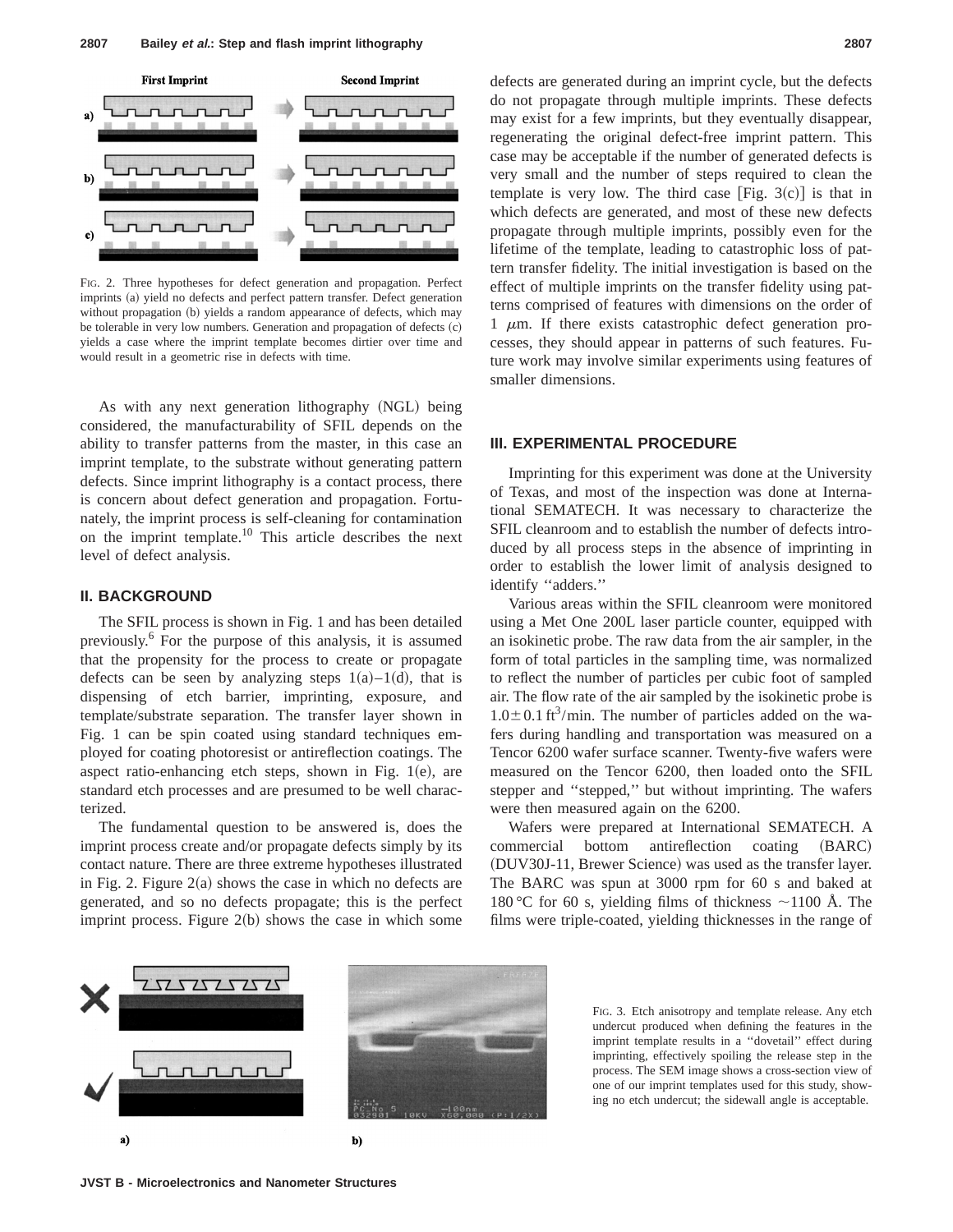

FIG. 4. Disappearance of template-bound contamination can be seen in these images. Image 1 is a micrograph of the first imprint, etc. Note the rapid disappearance of small defects. Even the very large defects shrink upon successive imprinting and completely disappear after the eighth imprint. [Adapted from Bailey et al. (Ref. 10).]

330 nm, approximately the thickness of our usual transfer layer.

The imprint templates were prepared on standard 6 in. $\times$ 6 in. $\times\frac{1}{4}$  in. mask substrates by DuPont Photomask, Inc., Round Rock, TX. A ''brick-and-mortar'' pattern design was used, consisting of recessed 1  $\mu$ m $\times$ 4  $\mu$ m bricks, which yields raised rectangular features in the imprinted etch barrier. The patterned area is 0.6 in. $\times$ 0.6 in., yielding  $\sim$ 23 mil features per imprint. The imprint templates were cut to 1 in. $\times$ 1 in. size to fit in the stepper template holder. When etching the features in the quartz, it is important to avoid any undercut, which could lead to a ''dovetail'' effect, as in Fig.  $3(a)$ ; this would seriously complicate the template/substrate separation following imprinting. Cross-sectional scanning electron microscopy (SEM) images of the templates revealed straight sidewall angles  $[Fig. 3(b)],$  so no dovetailing is expected. The templates were cleaned in an acetone ultrasonic bath, followed by  $O_2$  reactive ion etch (RIE) at 50 W, 10 sccm  $O_2$ , 20 mTorr for 10 min. The clean templates were then treated with a release agent, tridecafluoro-1,1,2,2 tetrahydrooctyltrichlorosilane (Geleste), by vapor exposure at 1 atm total pressure (precursor plus  $N_2$ ) for 90 min, and annealed at 100 °C for 15 min, yielding an ultrathin fluorocarbon film that is chemically bonded to the template surface.

Imprinting was performed on the University of Texas stepper, which has been described previously.<sup>11</sup> Approximately 100 nl of the etch barrier that was described previously<sup>10</sup> was dispensed per imprint, and the imprints were cured with  $\sim$ 40 mJ/cm<sup>2</sup> broadband UV light from an Oriel 500 W Hg arc lamp running at 300 W. Imprinting was performed with a newly treated template, and the imprint cycle of successive imprints was completed without further cleaning the template. Inspections of imprint templates and imprinted die were performed on an Olympus Vanox-T microscope and a Leica INS2000 inspection station, respectively. Defect detection using an optical microscope should resolve defects on the order of 200 nm in isolated features, and perhaps smaller defects in a regular array.

#### **IV. RESULTS AND DISCUSSION**

#### **A. Background contamination**

Particle counts were measured in different areas of our cleanroom and indicate it is operating at or cleaner than Class 10 conditions. The 25 wafers measured on the Tencor 6200 revealed that approximately  $8 \pm 6$  particles (>0.25  $\mu$ m) are added during handling (loading on the stepper, simulating an imprint cycle, and loading into the cassette) and transportation between the University of Texas and International SEMATECH.

#### **B. Template self-cleaning**

We have previously reported that particles on the imprint template were reasoned to become entrained in the etch barrier during imprinting, thus the printing process cleans the template for future imprints, $10$  as shown in Fig. 4. In this study an imprint template was inspected prior to installation, and again after imprinting. The template possessed surfacebound contamination prior to imprinting. After two imprints, an area of contamination on the template  $[Fig. 5(a)]$  is clean [Fig.  $5(b)$ ]. While it is unlikely that every sort of contamination is removed by the imprinting process, it is clear that the types of contamination introduced by normal storage and handling are removed quite efficiently. Thus while SFIL does



FIG. 5. Images of an imprint template before (a) and after (b) two imprints. This confirms our conclusion that the template contamination is removed during imprinting. This pattern is different from that in Figs. 3 and 6.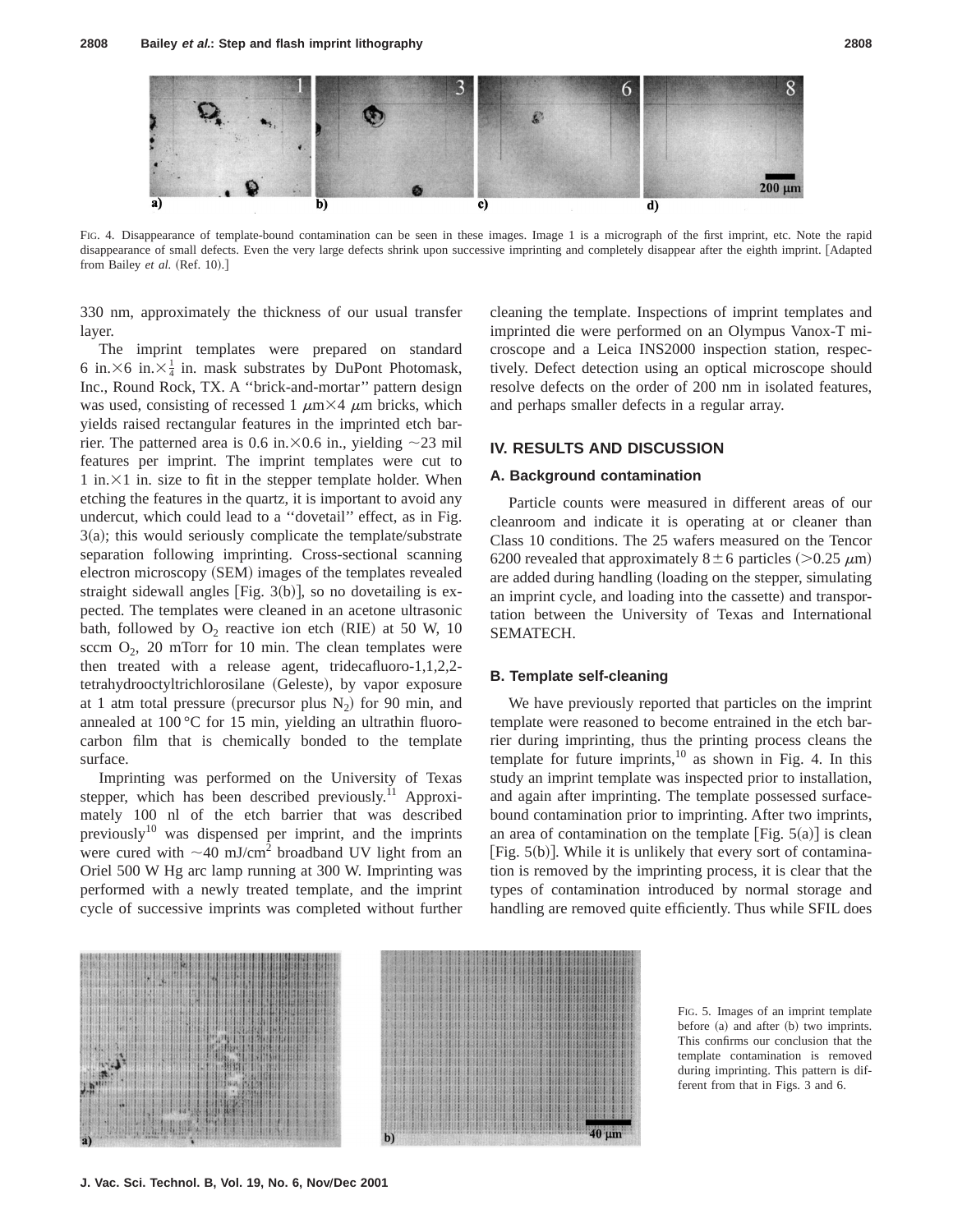

FIG. 6. Visual inspection of multiple imprints. The same area of an imprint field was visually inspected through ten imprints. No generation of defects can be seen. The diagonal fringes are a Moiré effect manifested by the pattern regularity. Any observed difference in the pattern sharpness is due to manual focusing on the Leica INS2000, and not due to pattern transfer fidelity issues. The dark spot in the middle right of the images is on the microscope optics.

not incorporate an analog of the pellicle that protects the master from contamination, contamination does not necessarily result in producing repeated defects in every die.

Considering Fig.  $2(c)$ , where defects are generated and propagate through successive imprints, the imprint template might be expected to become more contaminated or dirtier over time. Our observation that the template actually becomes cleaner with successive imprinting allows immediate rejection of that hypothesis.

#### **C. Inspection of multiple imprints**

The ultimate test of the SFIL process in terms of defect analysis requires the inspection of imprinted patterns over the course of hundreds or thousands of imprints. To that end, efforts are being made to integrate the SFIL stepper in the University of Texas cleanroom and a KLA 2132 inspection tool at International SEMATECH. An inspection recipe is being developed that will allow rapid, automated inspection of hundreds of imprints, yielding statistical data. This analysis requires resolution of certain tool compatibility issues including improvement in die placement accuracy.

Initial inspection of multiple imprints using a Leica INS2000 inspection station has been encouraging. Figure  $6(a)$  shows the first imprint on a sample wafer, Fig.  $6(b)$  the fifth, and Fig.  $6(c)$  the tenth imprint. The features are 1  $\mu$ m×4  $\mu$ m×0.25  $\mu$ m, and there are approximately 1100 bricks per image field. No defect generation is observed through the ten imprints. These fields represent only a small fraction of the imprint area. Quantification of the defect generation and propagation must await improvements in the orthogonality of the die array relative to the stage movement axes. Certain important characteristics of the imprint process can be gleaned from careful, manual analysis of the imprint images. These manual inspections show no pathological defect generation by, for example, release failure or feature ''pull-out.'' No such behavior has been noted during inspection of many imprints on many wafers. Random defects have been observed, but all repeating defects have been associated with flaws in the template.

It should be noted that while the template surface treatment or release layer is not presented as an integral part of this study, imprinting with untreated templates results in catastrophic loss of pattern fidelity. The effect of template surface treatment conditions on release layer durability through multiple imprints is under investigation.

## **V. CONCLUSIONS**

The SFIL cleanroom is operating at Class 10 conditions. The number of particles added during handling and transportation of the wafers, and due to the motion of the SFIL machinery, was measured to be approximately eight particles per wafer. This number of particles should not limit the ability to characterize generation and propagation of processrelated defects.

Contamination from storage and handling of the template prior to imprinting was efficiently removed during imprinting. This greatly reduces concern that the imprint fidelity would diminish over time, resulting from imprinted material becoming irreversibly adhered to the template. That case would result in the imprint template becoming dirtier over time, which is not observed.

An area of a die was visually inspected through ten imprints. There is no evidence of defect generation among the  $\sim$ 1100 features in the inspected area. Work directed toward automatic inspection of multiple SFIL wafers on a KLA 2132 inspection tool to yield statistical defect data continues.

#### **ACKNOWLEDGMENTS**

The authors thank DPI-RTC, International SEMATECH, Brewer Science, and Compugraphics for generous gifts and technical consultation. These organizations have contributed valuable materials and time to this project. The authors are indebted to International SEMATECH for providing wafers, for access to the KLA, Leica, and Tencor inspection tools, and for helping the students learn to use these tools. Special thanks to Franklin Kalk, Cece Philbin, and Ric Diola for help in designing and fabricating imprint templates; Melissa Gonzales, Lam Nguyen, and Dale Sheu for their help in defect analysis; and Michael Rich and David Stark for supplying the BARC-coated wafers. The authors gratefully acknowledge the financial support of DARPA  $(MDA972-97-1 0010$  and SRC  $(96$ -LC-460).